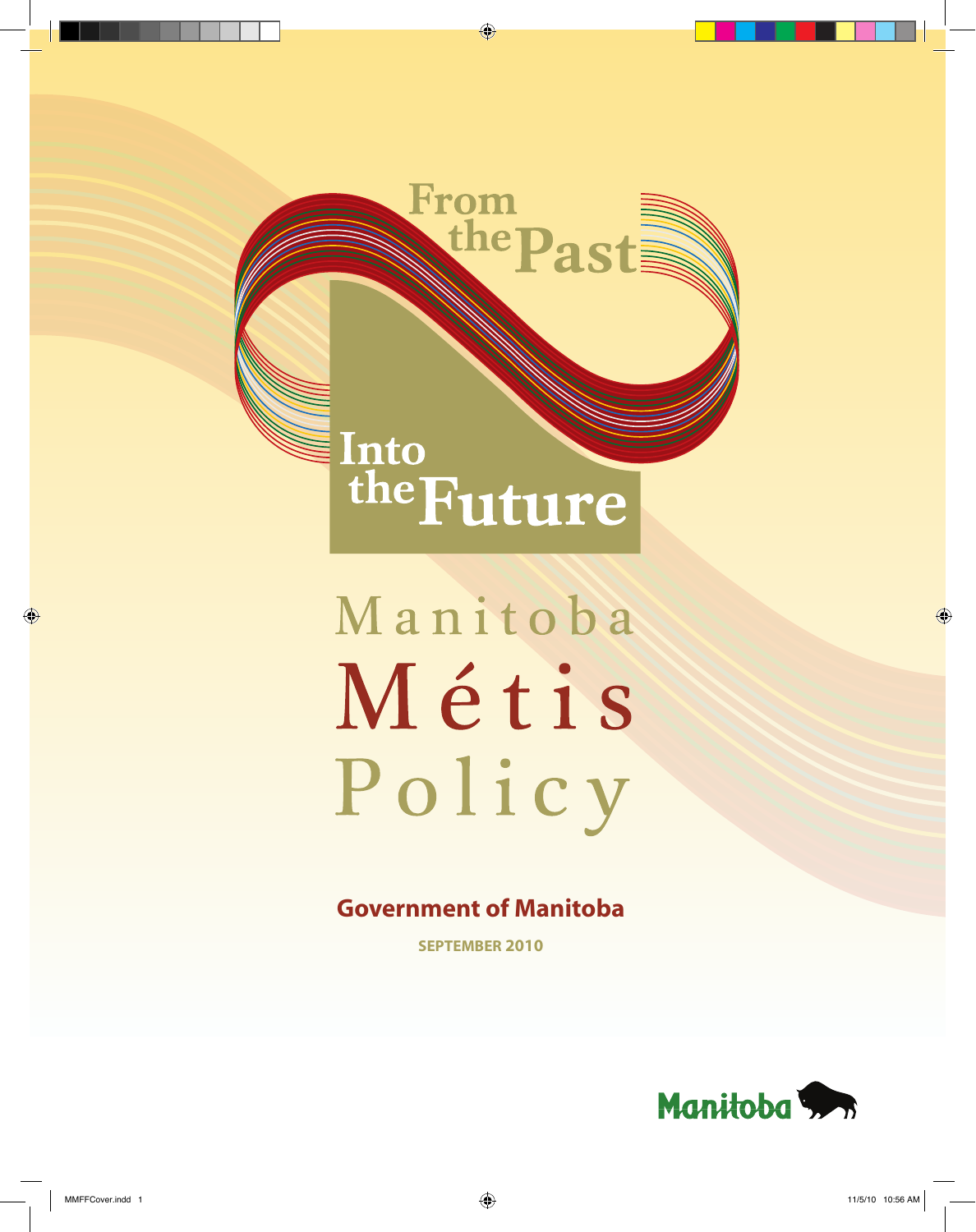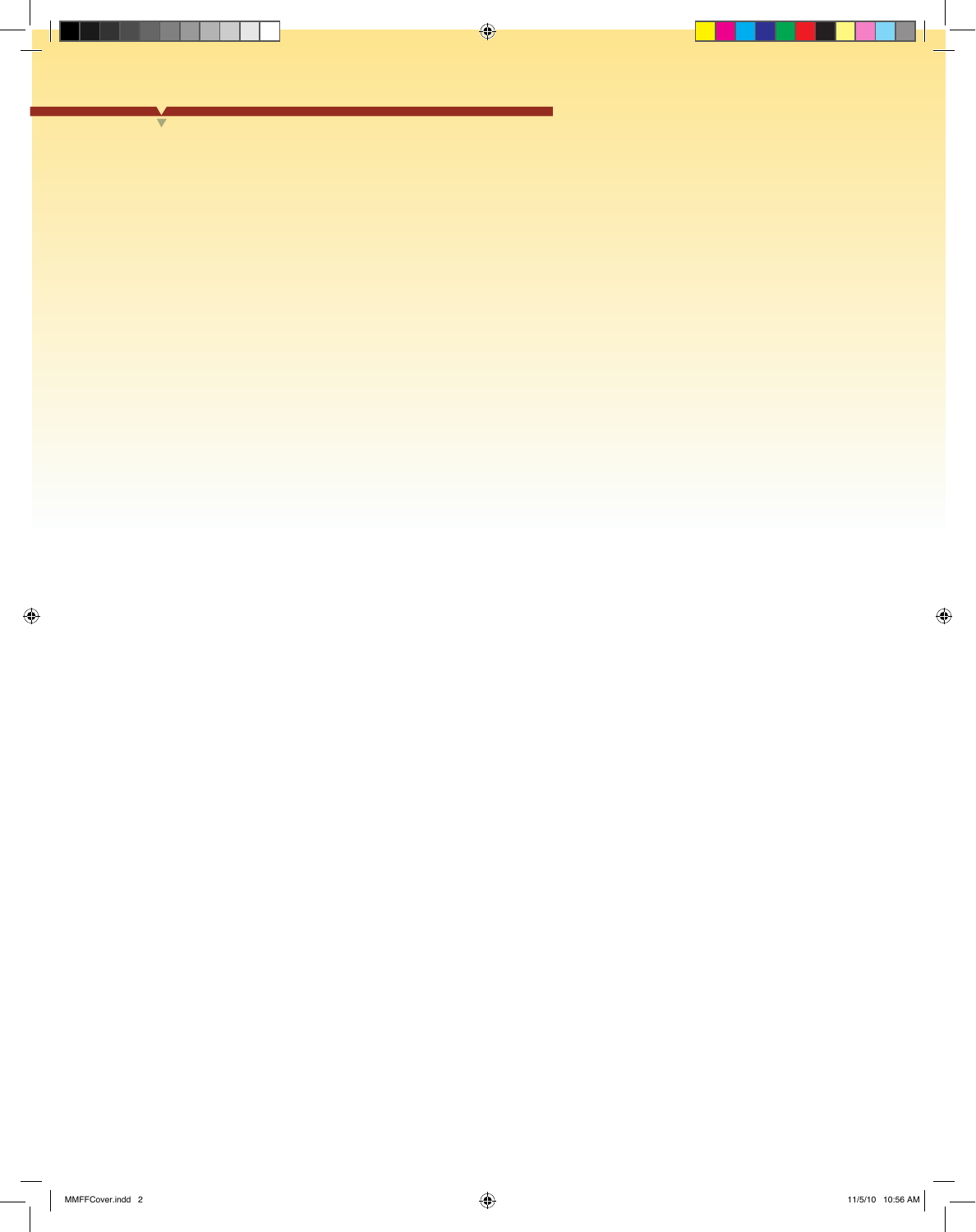# **Table of Contents**

| MÉTIS POLICY FRAMEWORK  8              |
|----------------------------------------|
| Enhance Métis People's Participation 8 |
|                                        |
| Distinctions-Based Approach  11        |
|                                        |
|                                        |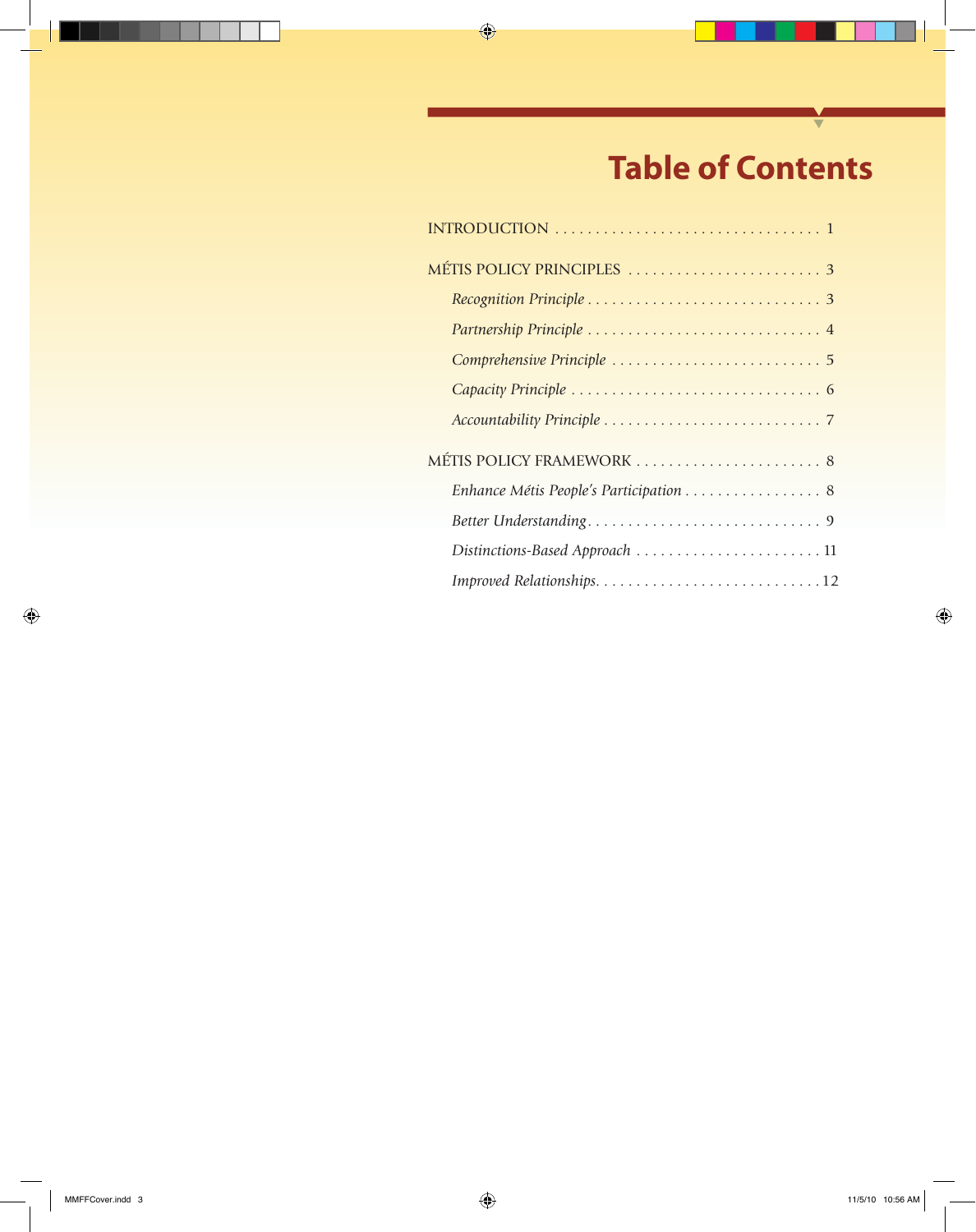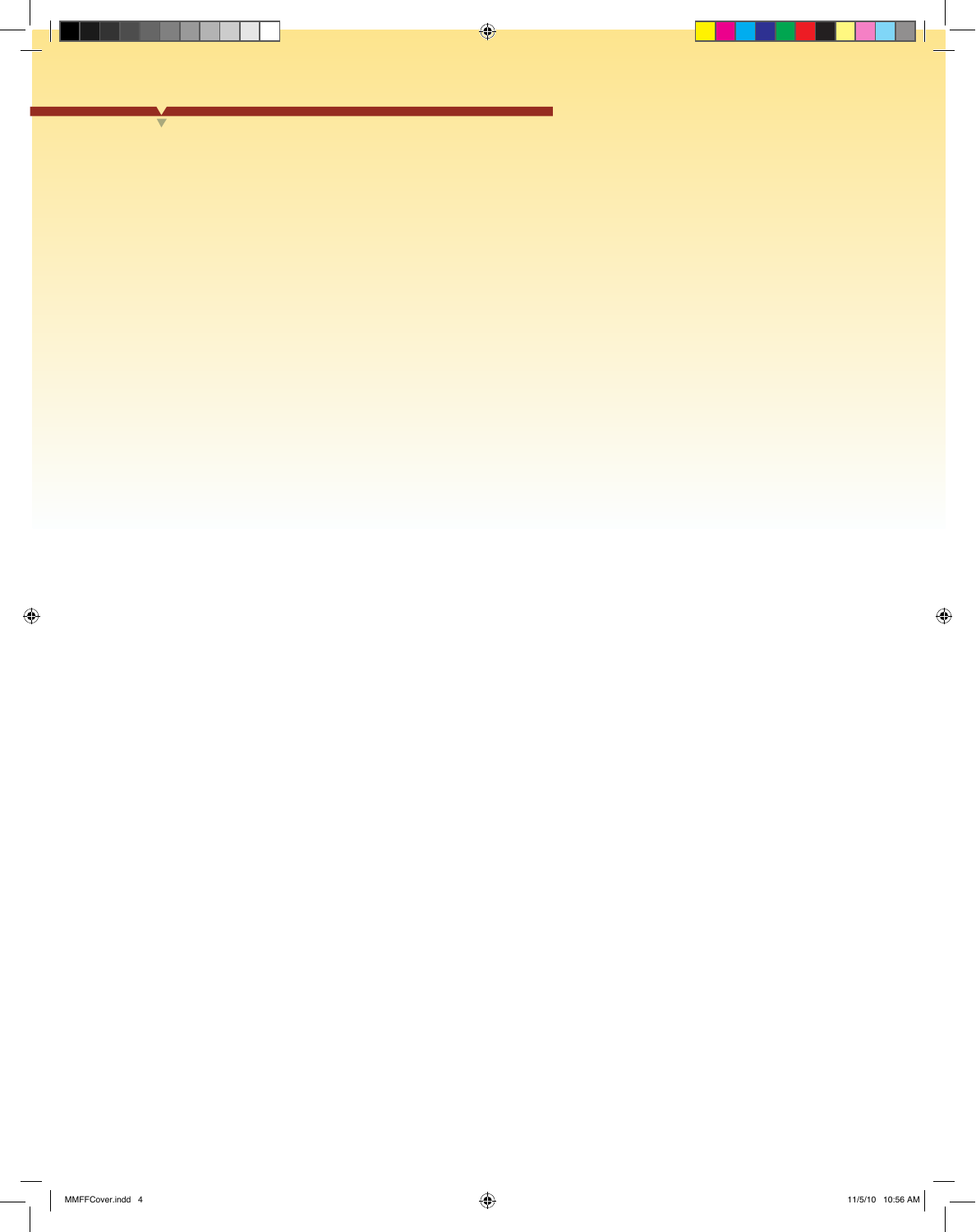# **Introduction**

Creating the Manitoba Métis Policy is based on the findings of the Aboriginal Justice Inquiry (AJI), which was commissioned to examine the relationship between the Aboriginal peoples of Manitoba and the justice system. The report was submitted in 1991 and included an analysis and observations regarding the historical treatment of Métis people.

In 1999, the Government of Manitoba established the Aboriginal Justice Implementation Commission (AJIC) to advise it on methods to implement the AJI recommendations. In 2001, the AJIC recommended that the Government of Manitoba develop and adopt a comprehensive Métis Policy with the full participation of the Manitoba Metis Federation.

The AJIC gave three reasons for its recommendation:

- 1. Métis were leaders in the creation of Manitoba and it is important to reflect both the historical role and the cultural distinctness of the Métis as one of Manitoba's Aboriginal peoples.
- 2. There is an enduring gap in the quality of life between Manitoba's Métis and non-Aboriginal peoples that will only be closed through better and more focused programs.
- 3. Departments within the Government of Manitoba have worked with the Manitoba Metis Federation and Métis people to develop and deliver programs over the years, but there has not been any overall plan. Current programs and future ones could be more effective if they were better coordinated.

In 2002, the Government of Manitoba accepted all of the AJIC recommendations.

Within a year, both the scope and complexity of Métis issues and relationships with the Manitoba Metis Federation increased profoundly. Mandated child welfare services were devolved from the Government of Manitoba creating a new institution, the Metis Child and Family Services Authority and Agency. The Supreme Court of Canada's Powley decision recognized the existence of a specific Métis Aboriginal right for the first time. Program relationships between the province and the Federation as measured by the dollar value of contributions increased by 270%. Coming to a mutual understanding of what the Métis Policy should deal with and efforts to define a process of working together were challenged by this extraordinary growth.

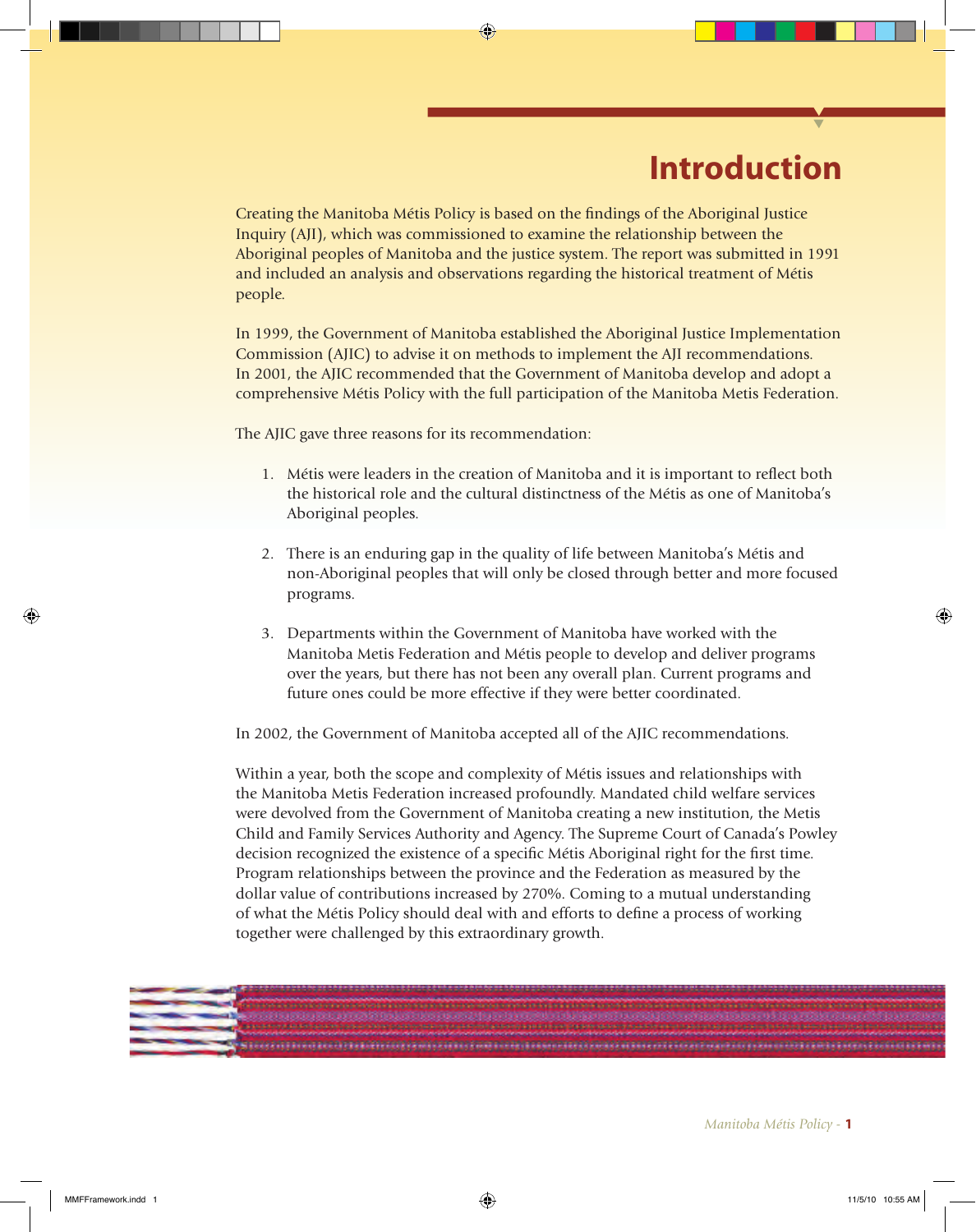The Government of Manitoba and the Manitoba Metis Federation formally agreed to work together to prepare the Métis Policy in 2008. Both agreed that the goals of the policy would be to strengthen the capacity of the Métis people in Manitoba to address current and emerging economic and social issues, and achieve greater self-reliance and socio-economic well-being. To do this, the Government of Manitoba and the Manitoba Metis Federation worked together on the basis of trust and respect, built upon existing partnership relationships and focused efforts on their mutual interests.

In the months that followed, the province and the federation held internal and joint meetings, information sessions in every region of the province, workshops and focus groups, townhall meetings, and interviews with academics and external groups serving Métis people. This highly participatory process contributed significantly to a greater understanding of Métis people's priorities and how to address them. The Métis Policy was shaped by this feedback.

The Métis Policy is the Government of Manitoba's strategic policy context to both close the gap in quality of life and promote excellence for the estimated 71,810 Métis people living in the province. It builds on the cultural distinctness of the Métis as a defining feature of Manitoba's social fabric and the knowledge that enhancing Métis goals and prosperity strengthens Manitoba's social and economic vibrancy.

The Métis Policy forms an important context for cooperative efforts with the Manitoba Metis Federation, Métis people, other organizations and governments to improve Métis well-being. It acknowledges that Métis people should have a say about, and influence actions that could affect their lives. No simple structural or procedural formula guarantees policy and program coherence in efforts to serve Métis people. Effective approaches can only be found through a sustained commitment to deal with the distinct nature of Métis culture, with full regard for the common values that hold our society together. Implementing the policy will be an organic process that grows and develops over time.

The Métis Policy Principles and Framework are not based on any evaluation or assessment of Aboriginal rights. They are not intended to define any Aboriginal rights of the Métis in Manitoba and do not affect any Aboriginal rights of Métis people in Manitoba.

What has been achieved in the Métis Policy is inspiring. It has become clear that the Government of Manitoba and the Manitoba Metis Federation share a common purpose on what needs to be done to improve the quality of life and promote excellence among Métis people in Manitoba. Through the Métis Policy, we can ensure that we understand and recognize the Métis for their contributions to Manitoba and to Canada, and create the tools for Métis people to participate fully and benefit equally from what society has to offer.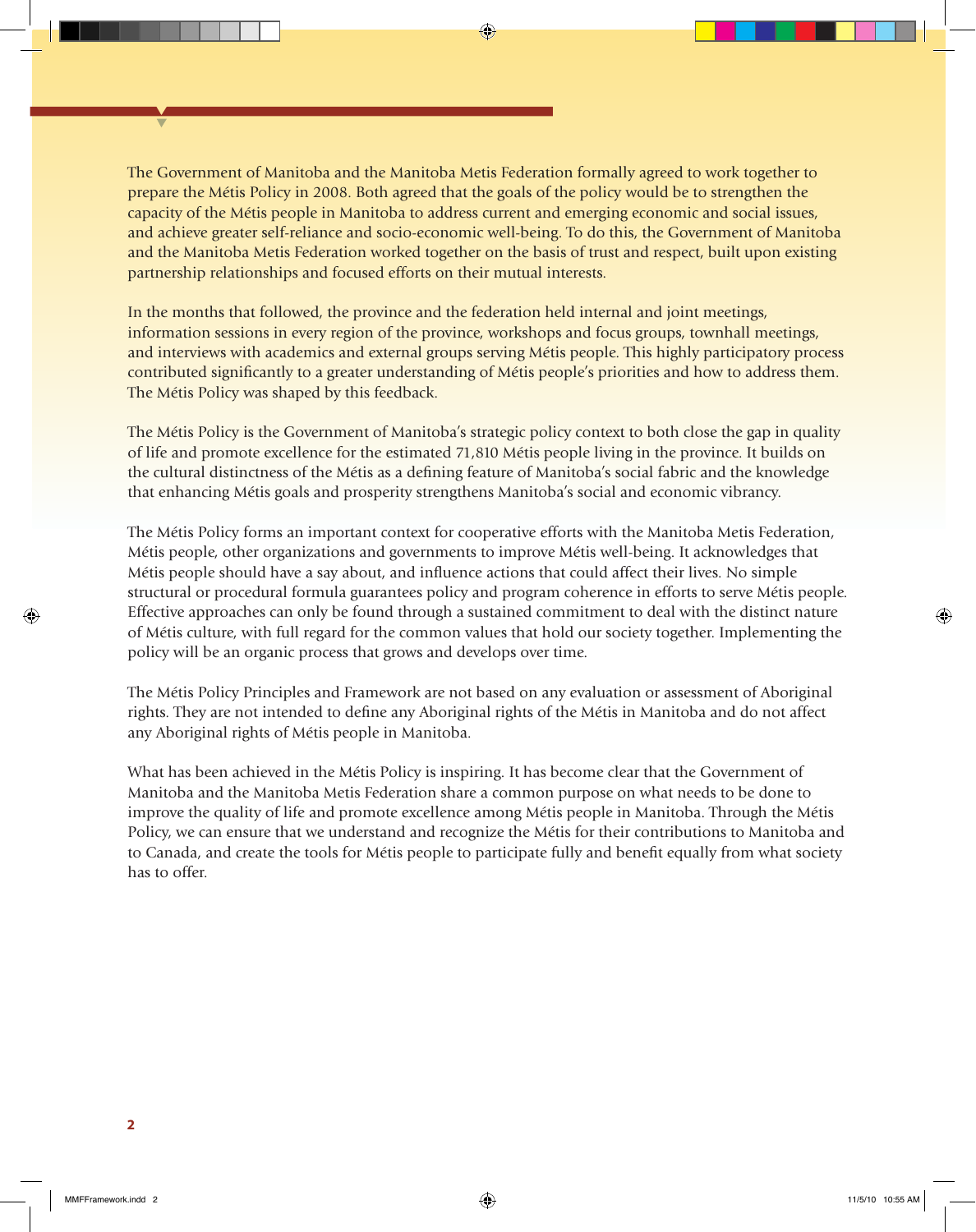# **Métis Policy Principles**

The Métis Policy is guided by the following five principles, which have received extraordinarily high levels of support from Métis people, organizations serving Métis and governments.

## **Recognition Principle**

The Métis were leaders in the creation of the Province of Manitoba.

The Métis are a distinct Aboriginal people in Manitoba with a unique history, culture and aspirations to be protected and nurtured while respecting diverse Métis needs and the common values shared by all Manitobans.

#### **Explaining the Principle**

The Métis organized the Provisional Government and led the delegation that negotiated the *Manitoba Act* with the Dominion of Canada. While this has been recognized in different ways over the past century, this is the first time formal recognition has been provided in Government of Manitoba policy.

The Métis are also a well-defined part of Manitoba's population who are culturally distinct from First Nations and Inuit peoples.

Although the situation has been improving, statistics show that Métis education, employment, income, housing, and health status, among others continue to lag behind the population as a whole. Approaches that support Métis decision-making and are attuned to the Métis community for whom they are designed can improve this situation.

To be effective, the Métis Policy will consider differences within the Métis population. Where a Métis person lives, for example in a city, in the country or in the north will affect his or her priorities. Other important differences relate to languages spoken, age, gender, health status and lifestyle. These differences should be taken into account and balanced with a Métis-specific approach.

The Métis Policy also needs to be balanced against the need for social cohesion in our neighbourhoods, communities and across the province. The new policy is intended to bring people together in society, not create inequalities and conflict.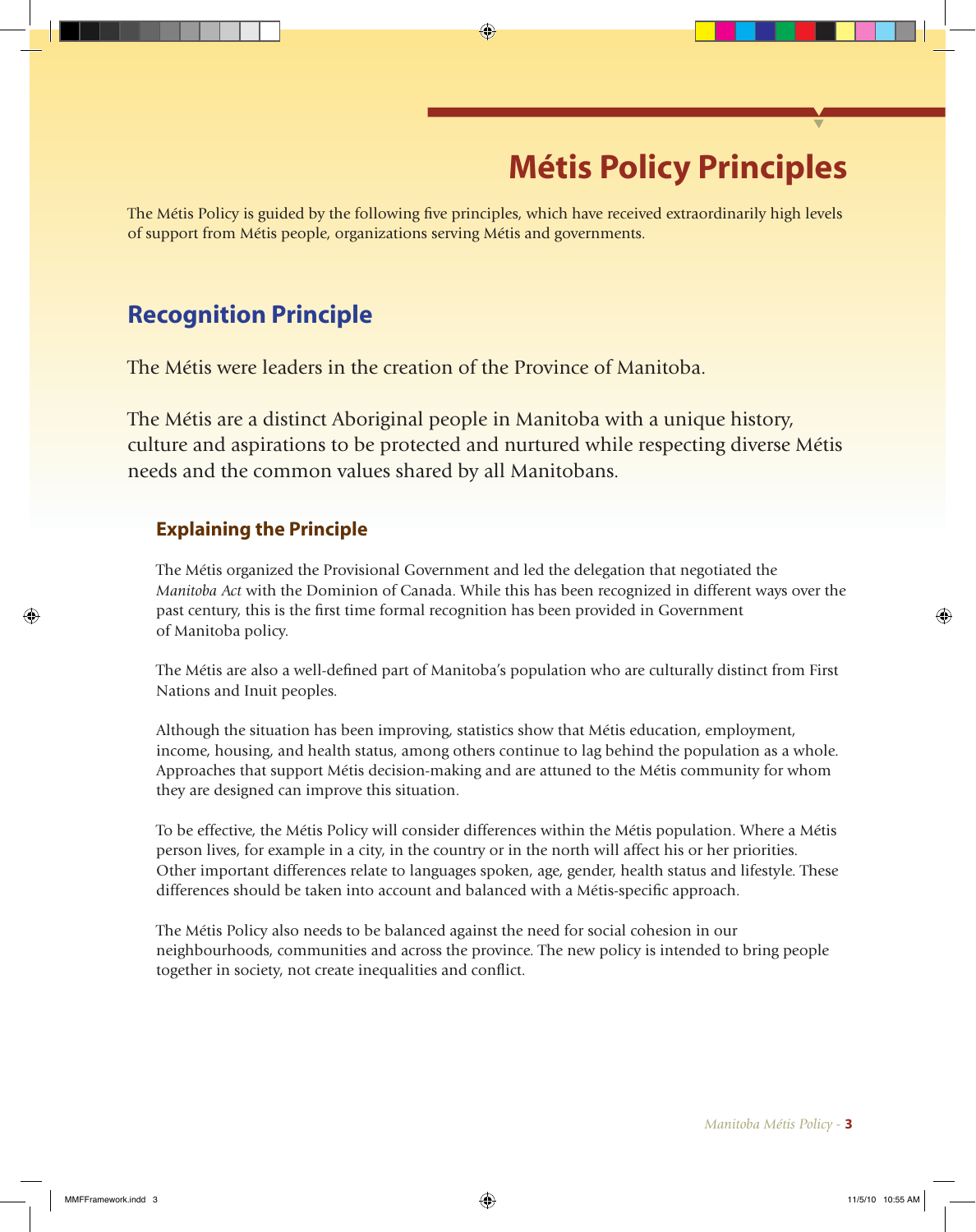### **Partnership Principle**

The Manitoba Metis Federation is a political representative of Métis people in Manitoba and represents in Manitoba the Métis who collectively refer to themselves as the Métis Nation.

The Manitoba Metis Federation provides advice to the provincial government in priority setting, policy and program development to make sure that Métis interests are properly reflected in programs and services that affect Métis.

The renewed relationship between the Government of Manitoba and the Manitoba Metis Federation will be ongoing, based on mutual respect, reciprocity, understanding, responsibility, sharing and transparency.

#### **Explaining the Principle**

The Manitoba Metis Federation Constitution states that it was created to be the democratic and self-governing representative body of the Manitoba Métis community. The Federation is made up of approximately 140, community-based Locals in all regions of the province. The objectives of the Manitoba Metis Federation are to:

- promote the history and culture of the Métis people and the cultural pride of its membership;
- promote the education of its members on their legal, political, social and other rights;
- promote the participation of its members in community, municipal, provincial, federal, Aboriginal and other organizations;
- promote the political, social and economic interests of its members; and
- provide responsible and accountable governance on behalf of the Manitoba Métis Community using the constitutional authorities delegated by its members.

Today, the Government of Manitoba and the Manitoba Metis Federation have many complex partnerships across the areas of housing, health, education, social and economic development, culture and self-government.

More and more often, the Government of Manitoba is working with Métis people and the Manitoba Metis Federation as it develops provincial policies and programs that will affect the Métis and to preserve Métis culture for future generations. The Manitoba Metis Federation will be central to the government's understanding of Métis concerns and in closing gaps in quality of life between Métis and Manitobans as a whole.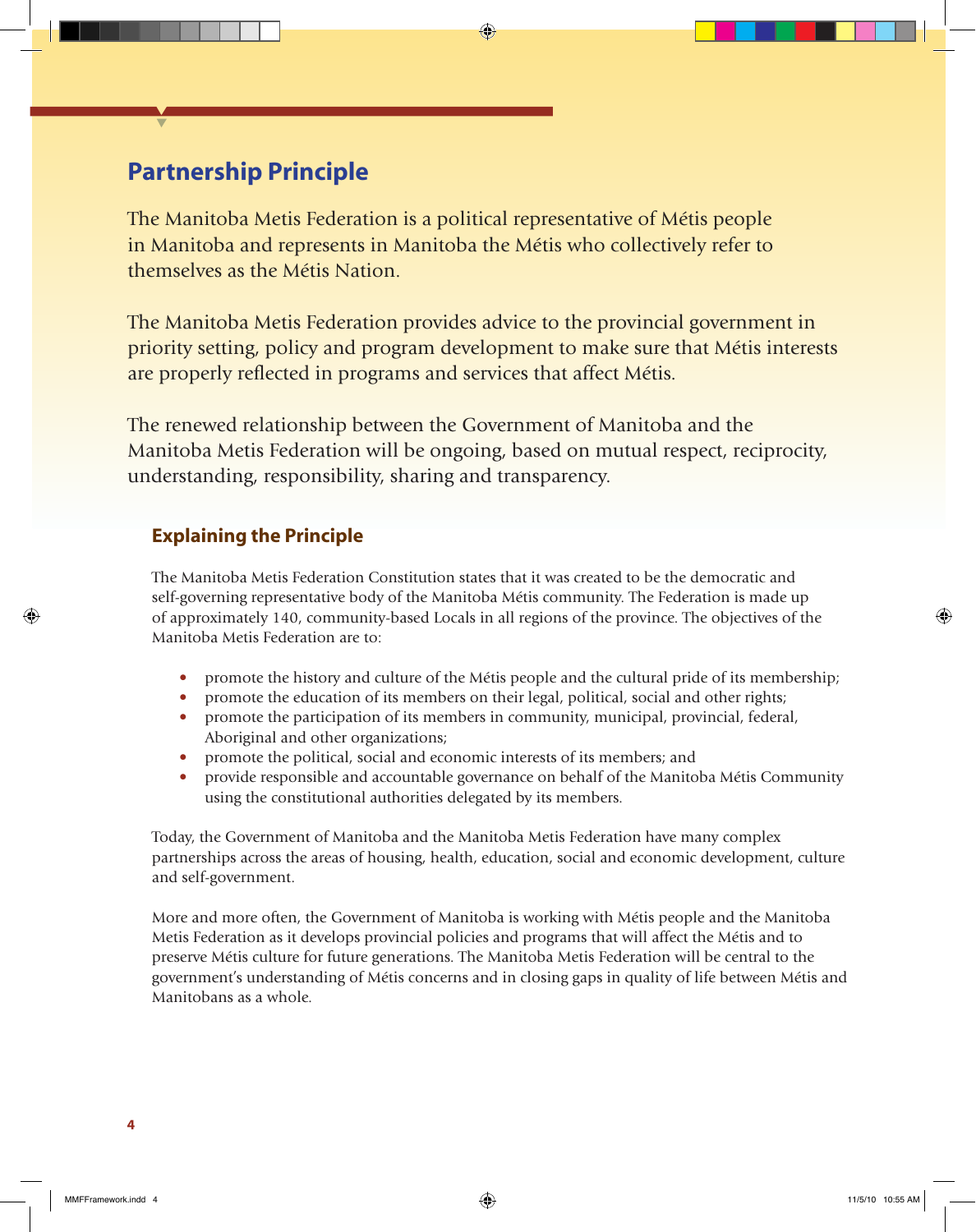## **Comprehensive Principle**

An integrated and coordinated approach to Métis issues will promote greater consistency and help ensure equity of access and the effectiveness and efficiency of resources available to the Manitoba Metis Federation and the Government of Manitoba.

#### **Explaining the Principle**

Over the years, different departments in the Government of Manitoba have worked with the Manitoba Metis Federation and Métis people in different ways to develop programs in their area of work, for example in education or housing. The number of these programs has grown, and could be more effective if they were better coordinated.

The Métis Policy will link provincial policies and programs that affect Métis people together in an organized way. This allows for well-rounded discussions with Métis people and the Manitoba Metis Federation about Métis issues. It results in a better, more holistic understanding of issues and better informed decision-making. Two-way, shared financial and performance accountability will be improved by better tracking the investments directed at Métis and then finding out if the investments are meeting Métis needs. A comprehensive approach allows the Government of Manitoba to take a more consistent approach over time, and with the Manitoba Metis Federation, to develop responses appropriate to issues and needs that require long-term approaches.

Setting up good working relationships between the different departments in the Government of Manitoba that deliver programs and services for Métis increases the levels of knowledge the Government of Manitoba and public servants have about Métis issues. Sometimes coordination will require formal structures and processes, but it can also happen through shared commitments and aims, through shared understandings and processes, and a willingness to take the needs and perspectives of others into account.

Taking a comprehensive approach is a complex matter. It requires improved coordination of policies and programs across government departments, with different levels of government, engaging Métis people in policy development processes and taking a consistent approach in implementation. Specialized expertise within departments that have traditionally divided the task of governing into specialized functions will need to come together. It also means creating accountability mechanisms that are able to overcome management and accountability functions arranged vertically within departments. Finally, sufficient space for inter-agency collaboration and citizen participation in defining issues and creating appropriate responses will be required. These challenging tasks will need to be accomplished over time.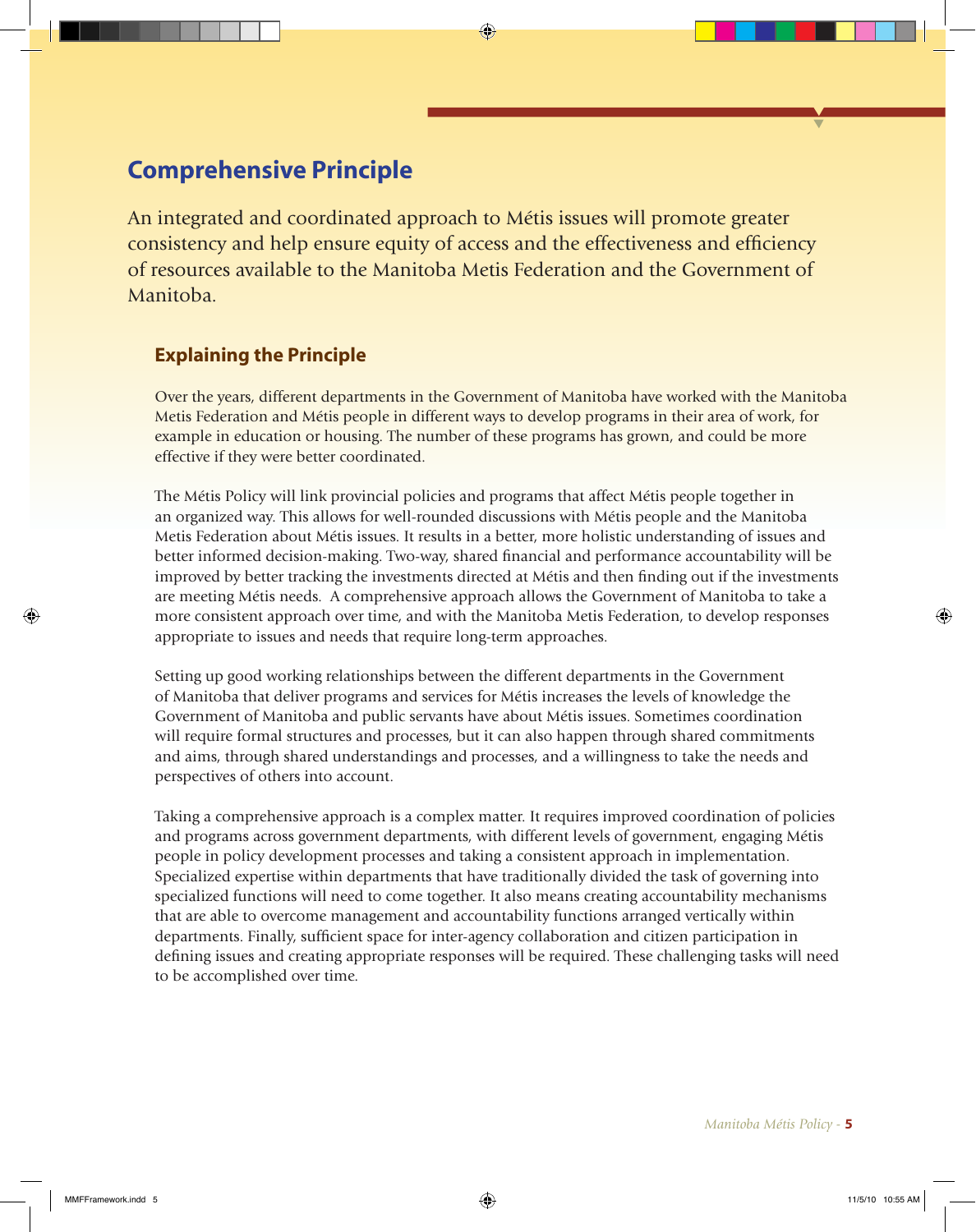# **Capacity Principle**

The Manitoba Metis Federation and Government of Manitoba will have the resources to meaningfully participate in their renewed relationship within the overall priorities of, and resources available to the Government of Manitoba.

#### **Explaining the Principle**

To put the Métis Policy in place, the Government of Manitoba and the Manitoba Metis Federation will need:

- better information and data on Métis issues:
- human resources:
- organization resources; and
- program delivery resources.

There is no process in place to communicate Métis issues and priorities consistently to provincial departments and agencies. Most Government of Manitoba programs do not track whether participants are Métis. This makes it difficult to know if programs are meeting the needs of Métis, or if and when a Métis-specific approach should be taken.

Different departments in the Government of Manitoba are developing policy and delivering programs in education, housing, health, economic development and social development. There is no common process or structure to support Métis-specific approaches. To take Métis-specific approaches, the Government of Manitoba will need to have the resources to coordinate its activities.

The Manitoba Metis Federation also requires resources so it can continue to provide a voice for Métis in the province, and prepare Métis-specific policy and advocacy positions.

Within the overall priorities of the Government of Manitoba, information, people, organizational and program resources will be needed to put what is learned about the Métis into public policy and programs. These capacities should not cost more than the benefits they will create. Given the existing economic circumstances, the Government of Manitoba will need to clearly articulate its ability to act, and communicate limitations.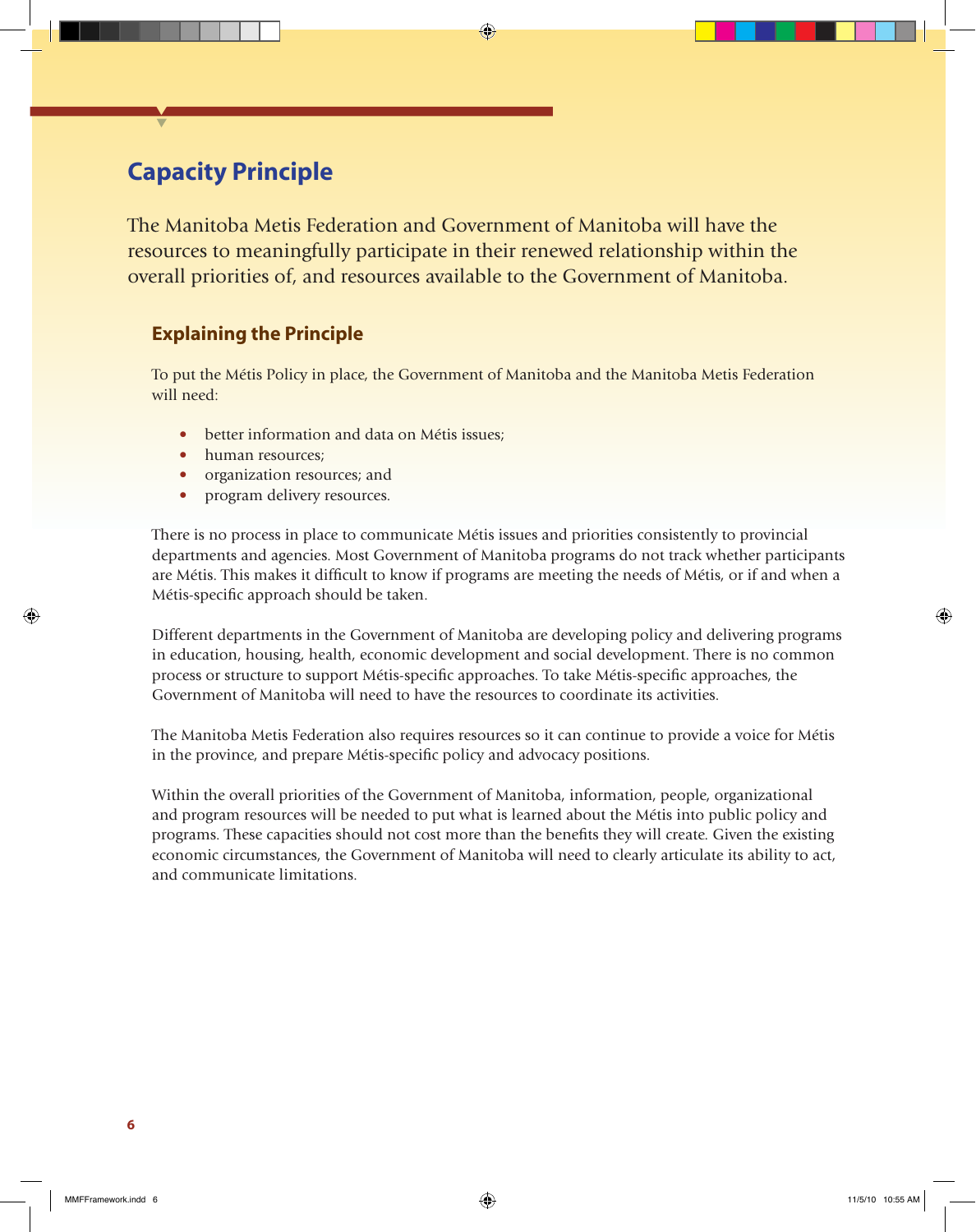# **Accountability Principle**

The Manitoba Metis Federation and the Government of Manitoba are accountable to their respective constituencies and to each other.

#### **Explaining the Principle**

Accountability means that the Government of Manitoba and the Manitoba Metis Federation will involve people and organizations with an interest in Métis issues in the process of identifying, understanding and responding to them. It also means that the Government of Manitoba and the Manitoba Metis Federation will report back, explain and be answerable to those same stakeholders for their decisions, actions and performance.

This principle is based on the idea that the Government of Manitoba and the Manitoba Metis Federation will take action to:

- implement the Métis Policy based on a thorough understanding of overall issues and concerns;
- establish benchmarks against which the policy and performance can be managed and judged; and
- share information about the policy, how it is put in place and the results achieved to those who base their actions and decisions on this information.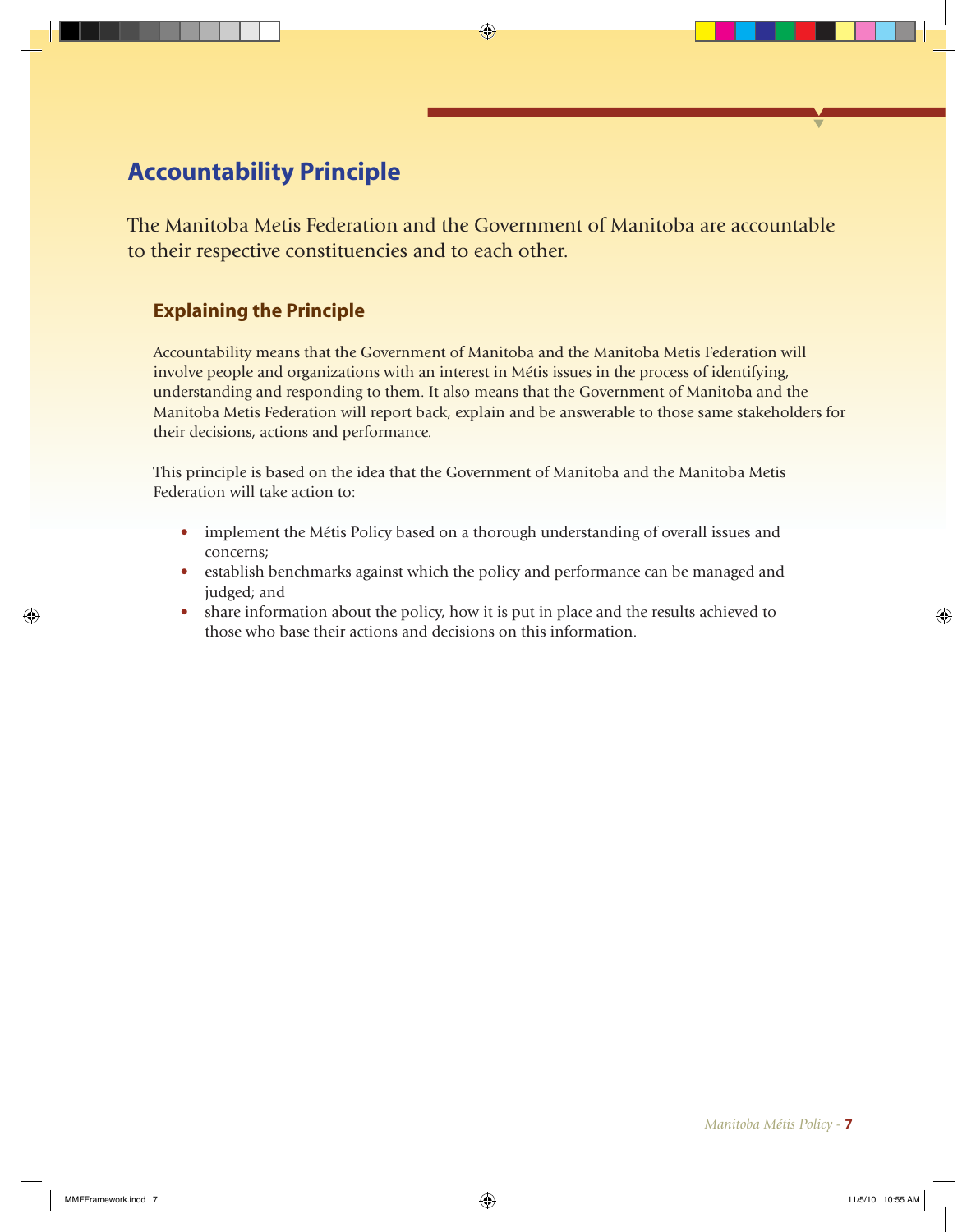# **Métis Policy Framework**

The Métis Policy Framework described in the pages that follow outlines the key elements identified for the Government of Manitoba to close the gap in quality of life outcomes and promote excellence for Métis people. Building on the Métis Policy principles, successful initiatives supportive of this goal, as well as the key messages received during the engagement process, the framework provides a strategic guide for the Government of Manitoba in its relationships with Métis people and the Manitoba Metis Federation and importantly, on developing a Métis Policy Action Plan.

The framework is made up of four complementary elements designed to work as an integrated whole:

**Enhance Métis People's Participation**

# **Enhance Métis People's Participation**

The first element aims to better inform, get feedback from and where appropriate, involve Métis people in decision-making processes of the Government of Manitoba. Enhancing Métis people's participation will improve the channels of communication between the province and both the Manitoba Métis people and the Manitoba Metis Federation, thereby facilitating a better understanding of Métis **Relationships**

**Improved** 

**Distinctions-Based Approach**

**Better Understanding**

interests, needs and aspirations. With this improved understanding, decision-making processes and the sustainability of solutions will be improved. Enhanced participation also involves regular feedback on the ways that input was used, enhancing transparency and accountability.

#### **Processes:**

Participatory processes are context-dependent. Depending on the issue, three different processes can be used to enhance Métis people's participation. These processes may be handled directly by the Government of Manitoba with Métis people or in joint efforts with the Manitoba Metis Federation.

#### **1) Provide Better Information:**

When its decisions will have a significant impact on Métis people, the Government of Manitoba will provide Métis people with timely, balanced and objective information to help in understanding issues and opportunities, alternatives and solutions.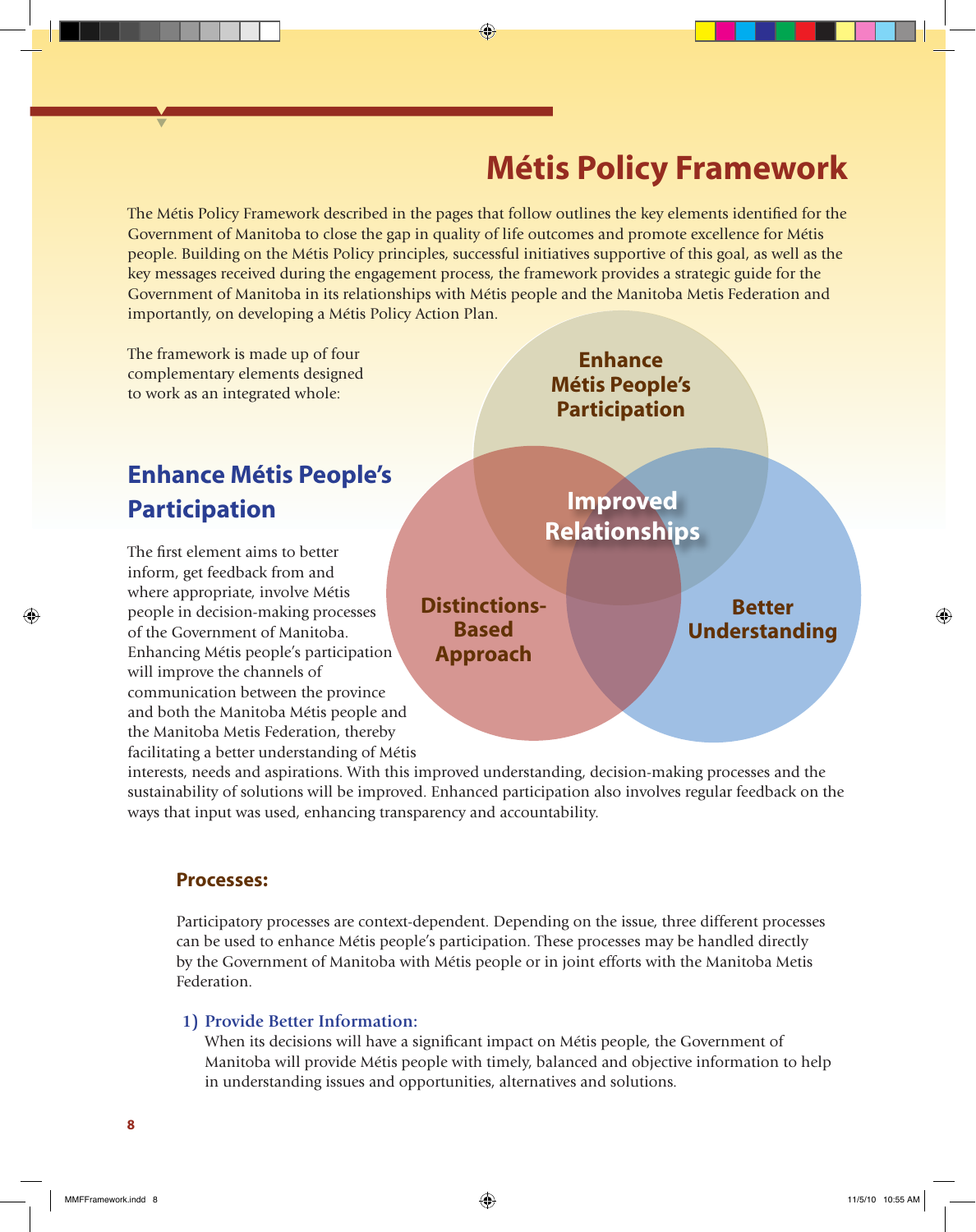#### **2) Ask for Feedback:**

In some instances, in addition to providing information, the Government of Manitoba will work to obtain feedback from Métis people on policy and program options it is considering. It will keep Métis people informed, listen to and acknowledge concerns and aspirations, and provide feedback on how their input influenced decision-making processes.

#### **3) Involve:**

In other instances, the Government of Manitoba will work directly with the Manitoba Metis Federation and Métis people to ensure that Métis concerns and aspirations are consistently understood and included in the policy and programming options it is preparing. These will be directly reflected in the alternatives developed and the Government of Manitoba will provide feedback on how input influenced its decisions.

### **Better Understanding**

During the engagement process, we heard that there is an overwhelming desire on the part of Métis people, the public and public servants for more information about Métis history, culture and circumstances. Gaining this understanding involves rethinking historic and current relationships with Métis people. It will create a capacity within the Government of Manitoba to better understand the implications of government policy and programming decisions and to put practices in place that value and respond respectfully to Métis culture as an integral part of Manitoba's heritage and future prosperity.

The Métis have made significant contributions to the development of Manitoba and Canada that include leading negotiations for the Province of Manitoba's entrance into the Dominion of Canada. Manitoba and Canada were shaped by Métis ideas.

Métis are a proud, independent and resilient people who are hard-working and value self-reliance. But history has not been kind to them. Many Métis people have described how they were historically driven underground or to the margins of Manitoban society. Others have said that for many generations, "shame was poured upon us" and that to openly acknowledge being Métis was to open the door to discrimination. For this reason, some parents hid their Métis identity,language, culture and history from their children and cut their families off from the broader Métis community. With limited knowledge about their own ancestry and traditions, many Métis people communicated a real sense of urgency to know more about their heritage. They said that an accurate portrayal of Métis history, culture and values would promote a strong sense of pride among Métis people, help to overcome racism, and create a respectful relationship with people who are not Métis.

A better understanding of Métis circumstances is also fundamental to an evidence-based approach to the implementation of the Métis Policy. Evidence-based policy research levers the best available, objective evidence to identify and understand issues so that programs and services can be crafted to deliver desired outcomes effectively, with a minimal margin of error and reduced risk of unintended consequences. The major goal of an evidence-based policy approach is to ensure that the experience, expertise and judgment of decision-makers is supported and resourced with the best available research.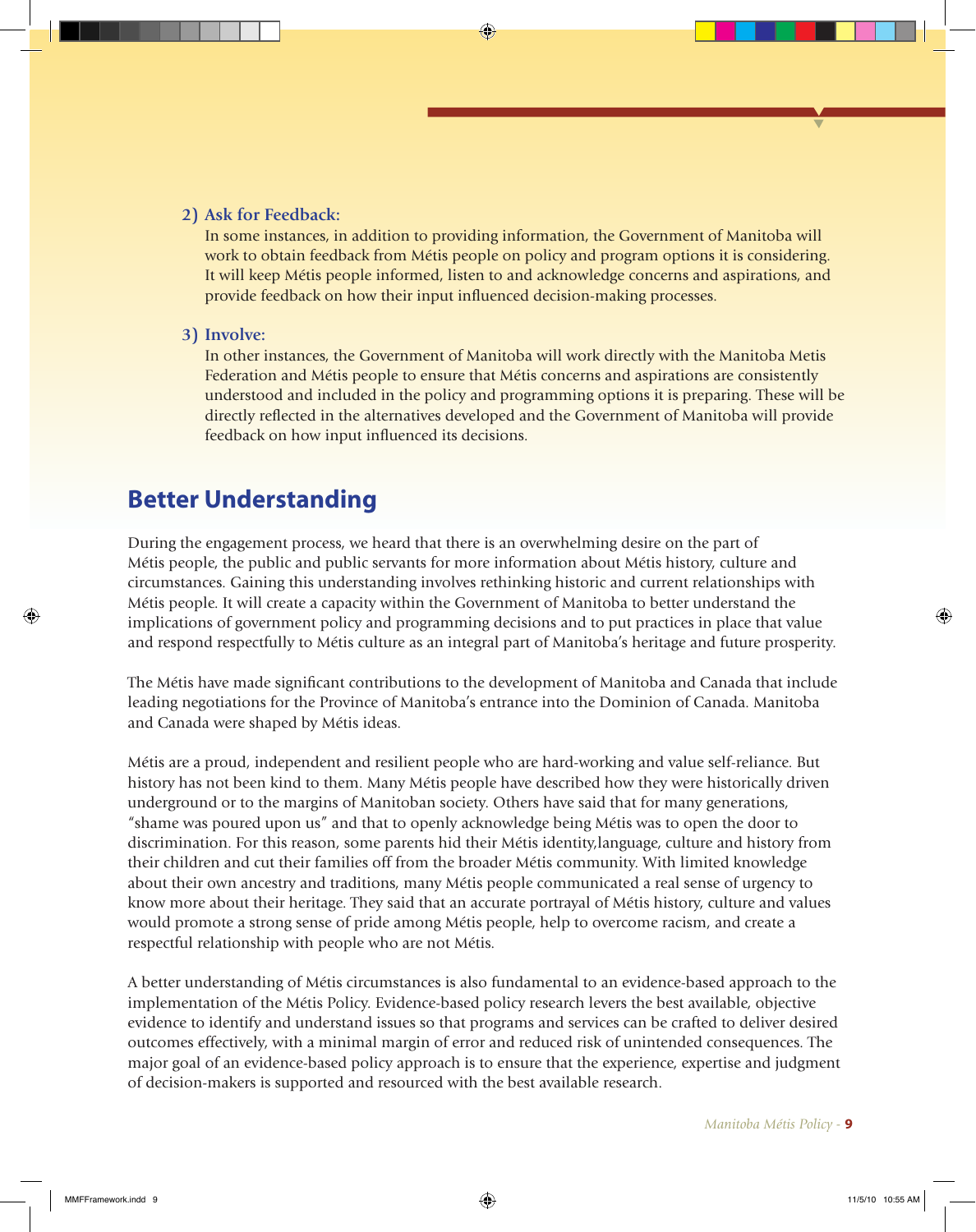#### **Processes**

#### **1. Defining the Issue and Research Priority**

Setting the research agenda will be an outward-looking, open, inclusive approach in line with the interdependent nature of Métis policy issues and the diffused capacity to conduct research. Tools and techniques will be used to select research issues and priorities that enable insights to be gathered from an expanding network of sources.

#### **2. Data Acquisition**

Data is an important part of creating an evidence base as it advances research and understanding of ways to address emerging and ongoing priorities. However, there is very little Métis-specific data currently available. Data gaps on emerging priorities will need to be identified and addressed.

#### **3. Research and Analysis: Extending the Research Network**

The Manitoba Metis Federation, Métis cultural organizations, think tanks and schools of public policy are dominant players in Métis research and analysis. They generate ideas, conduct research, package and communicate results, and provide analysis and advice. Leveraging this network to meet the objective research needs of the Government of Manitoba will be necessary.

#### **4. Communications: Connecting Findings to Decision Makers and the Public**

Transferring information to decision makers and the public in an increasingly complex environment is an ongoing challenge. Gaining a better understanding will involve explicit strategies to translate and distribute knowledge about Métis culture and circumstances into a useful tool for policy makers, Métis people and the public at large. It will also include efforts to share research findings across departments and across the government, as well as sharing direction, priorities, plans and progress.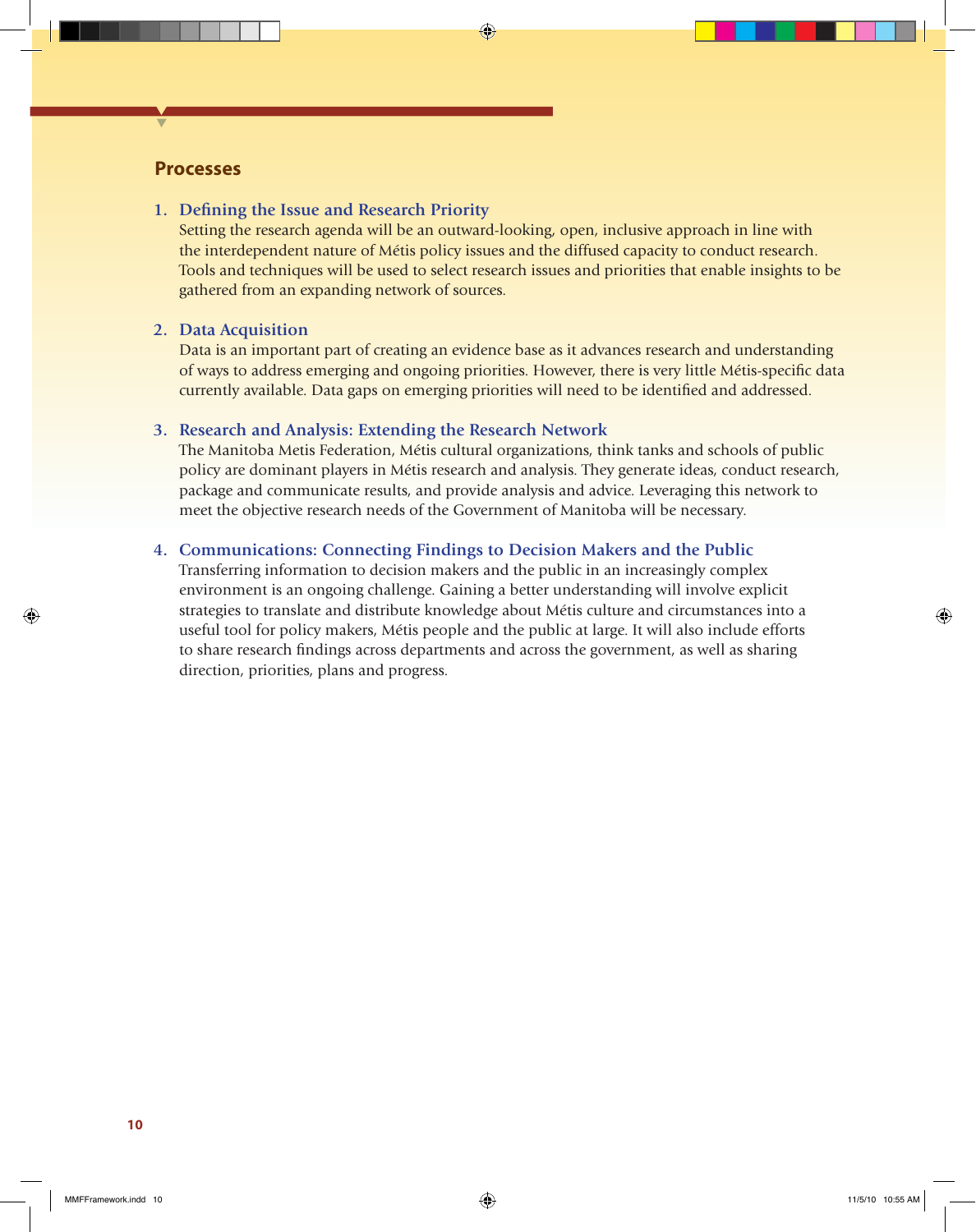# **Distinctions-Based Approach**

A distinctions-based approach expands the role of the Métis people in Government of Manitoba decisionmaking and problem-solving processes, the implementation of policy and programming, and in the delivery of services. The reasons for it are to:

- 1) Advance equal opportunity for Métis people to participate and realize equal results or outcomes in what society has to offer;
- 2) Create more effective and efficient public policy and programs; and
- 3) Value and affirm Métis culture.

The Métis are a diverse people and respecting these differences in a Métis-specific approach is not a clearcut exercise. A long-term commitment to deal with the distinct nature of Métis culture, with full regard for both the diversity of Métis people and the common values that hold our society together will be necessary.

Some Métis people live a more traditional Métis life, while others are more mainstream. The Métis Policy will not affect any Métis person;s ability to choose Métis-specific programs or programs of general application.

#### **Processes**

Advancing distinctions-based approaches can be done in one of three ways:

#### **1. Representative Workforce:**

The Government of Manitoba continues to attract Métis and other Aboriginal peoples to the public service in its effort to create a workforce that is representative of the population being served. These employees possess culturally relevant knowledge which enhances the public services they provide.

#### **2. Practices of Government:**

The second approach involves various practices of government to increase its knowledge of the distinct needs and aspirations of Métis people, and to incorporate this knowledge into the policy agenda. Métis participation on advisory councils puts a Métis voice on the overall development of an agenda for the province. Forums in which Métis needs and priorities may be expressed are also important tools for the Government of Manitoba. Informal relationships that encourage information-sharing and trust result in more coordinated and effective services for Métis people.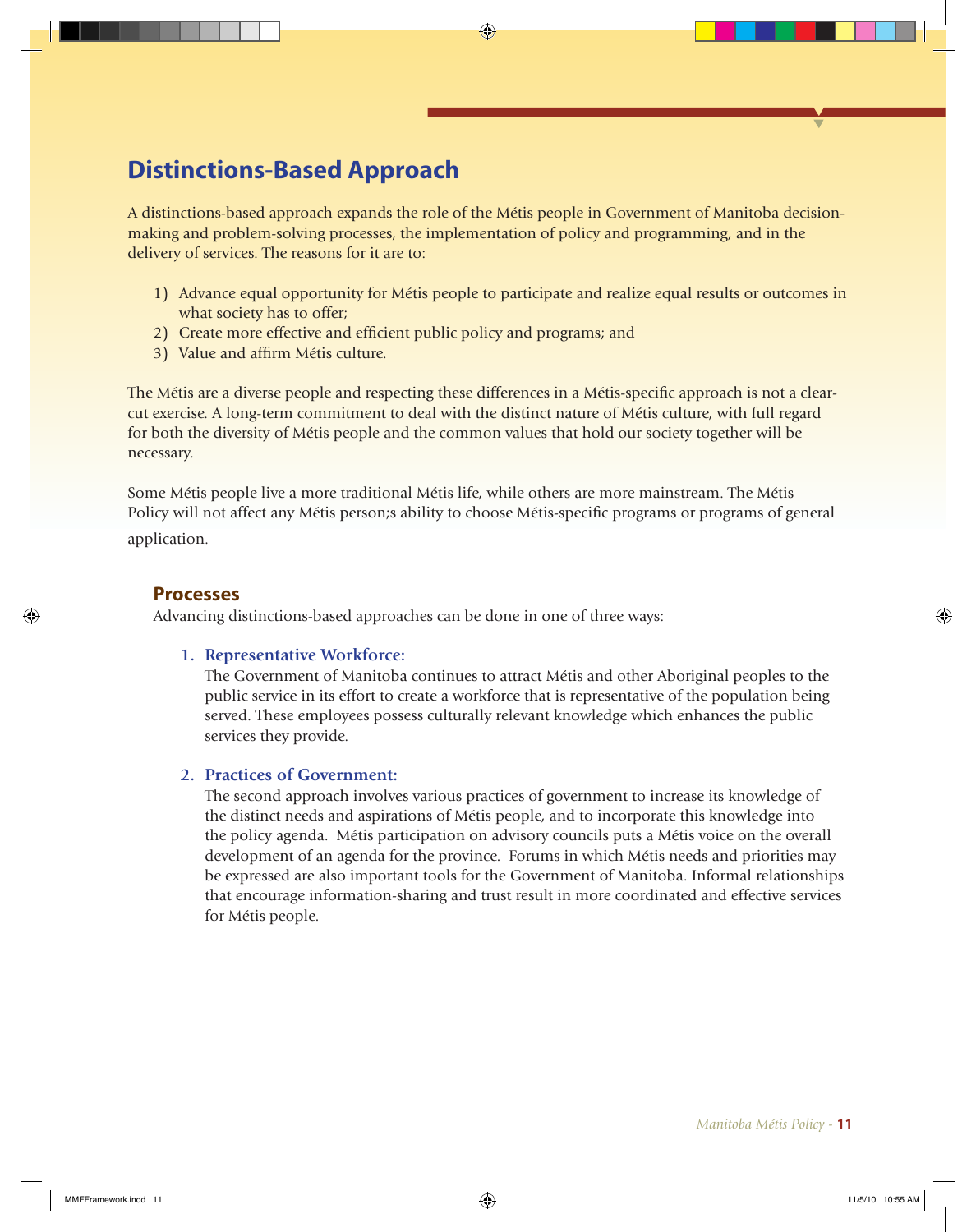#### **3. Devolution and Delegation:**

The third approach involves publicly sponsoring the Manitoba Metis Federation and other organizations to develop policies and deliver programs designed specifically for Métis people. Métis institutions increase the degree to which Métis are involved in decision-making both at the administrative and policy-making levels. They also provide greater opportunities for Métis people to provide the services themselves. The agreements often lead to creative, innovative and responsive programs if new ideas and approaches can be tested, and improve relations between the Government of Manitoba, Métis people and the Manitoba Metis Federation if Métis people are able to better participate in public programming at the local level. Métisspecific approaches as well as the devolution or delegation of provincial programs and the creation of Métis institutions to administer them are all practices to consider.

#### **4. Policy and Planning Institutional Base:**

There is a need for an institutional base which can provide a voice for Métis people. The costs associated with preparing policy and advocacy positions across policy spectrums of government or to proactively manage an increasing mandate are challenges that will be strategically addressed.

### **Improved Relationships**

Respectful, revitalized formal and informal relationships between the Government of Manitoba, Métis people and the Manitoba Metis Federation will be fostered in each element of the Métis Policy Framework. Recognition of the Manitoba Metis Federation as the primary representative of Métis people is an important part of formalizing relationships. At the same time, there are a number of organizations widely recognized as stakeholders in Métis issues, either as service providers, cultural knowledge providers or researchers. The Métis Policy will build on these resources by better aligning and coordinating efforts that support the overall goals of the policy.

#### **Processes**

Structured, sector-specific and cross-sectoral relationships will allow for better alignment, collaboration and cooperation among the Government of Manitoba, Manitoba Metis Federation, and Métis people. These structures are recommended at the political, strategic, and administrative levels.

The range of what can be stipulated in formalized relationships is, however, limited. Improved relationships are also a product of shared commitments and aims, informal understandings and processes and a willingness to take the needs and perspectives of others into consideration. Creating opportunities for informal relationship building will be an important aspect of improving relationships.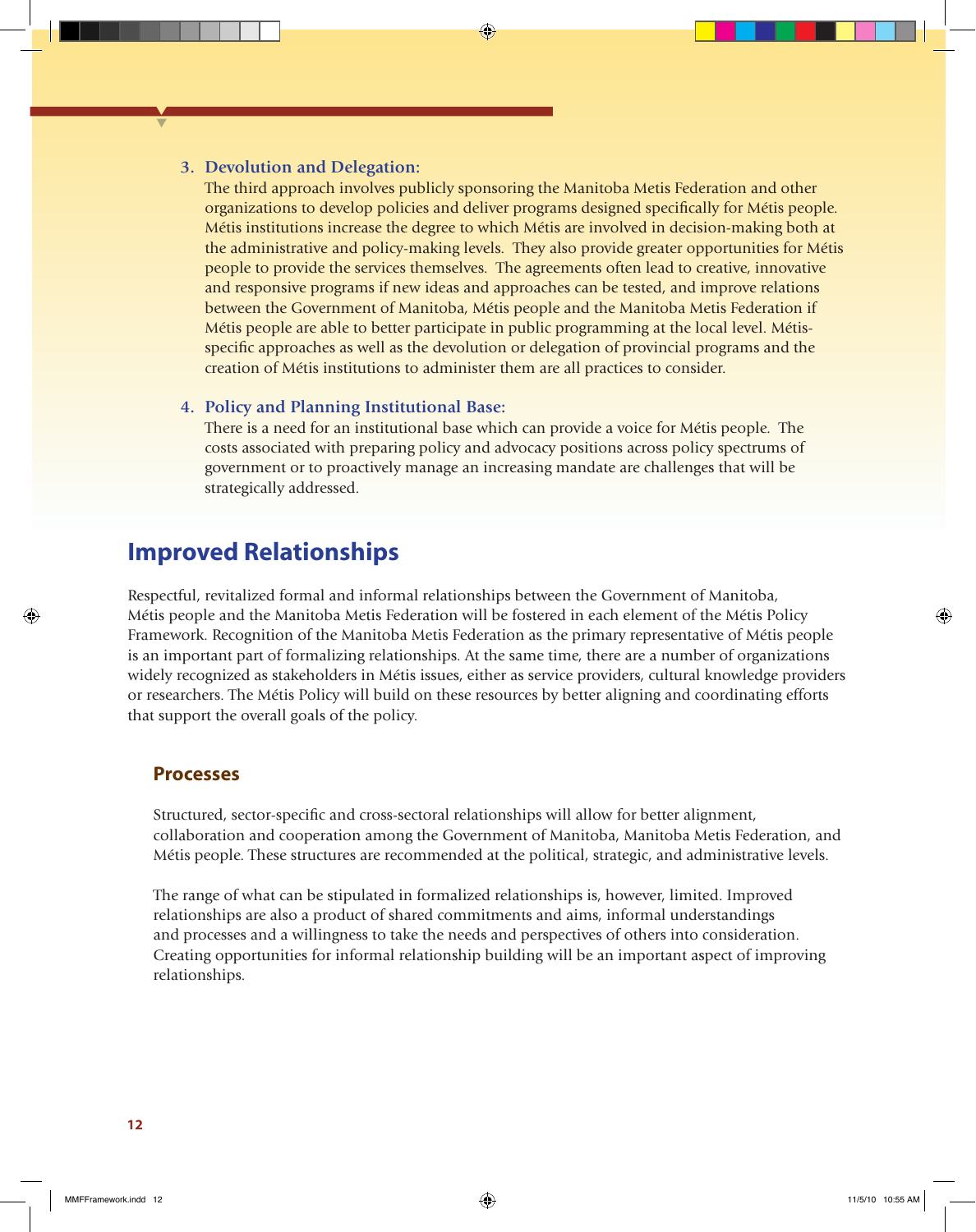| <b>Notes</b> |  |  |                            |
|--------------|--|--|----------------------------|
|              |  |  |                            |
|              |  |  |                            |
|              |  |  |                            |
|              |  |  |                            |
|              |  |  |                            |
|              |  |  |                            |
|              |  |  |                            |
|              |  |  |                            |
|              |  |  |                            |
|              |  |  |                            |
|              |  |  |                            |
|              |  |  |                            |
|              |  |  |                            |
|              |  |  |                            |
|              |  |  |                            |
|              |  |  |                            |
|              |  |  |                            |
|              |  |  |                            |
|              |  |  |                            |
|              |  |  |                            |
|              |  |  |                            |
|              |  |  |                            |
|              |  |  |                            |
|              |  |  | Manitoba Métis Policy - 13 |
|              |  |  |                            |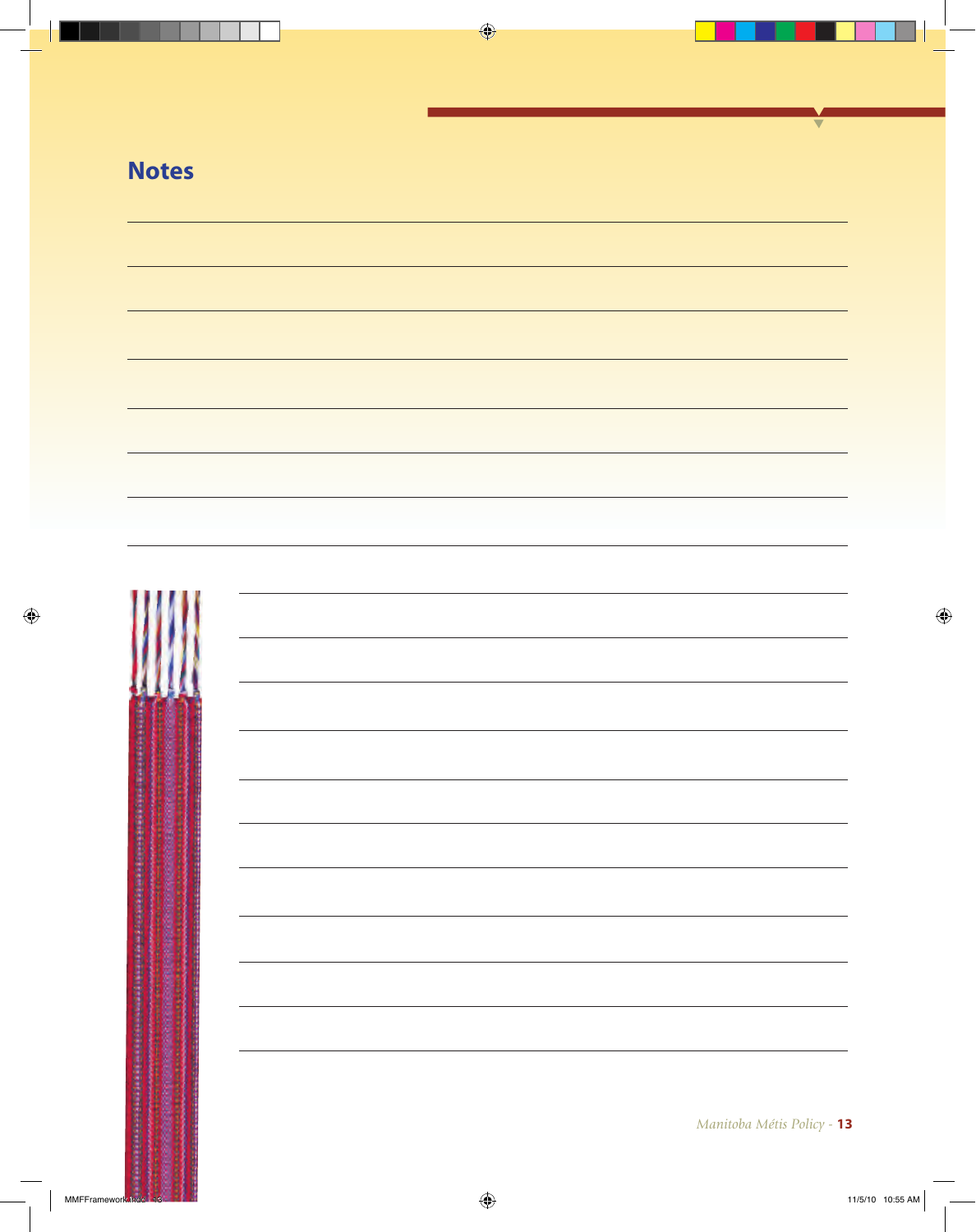| <b>Notes</b> |                                                                                        |
|--------------|----------------------------------------------------------------------------------------|
|              |                                                                                        |
|              |                                                                                        |
|              |                                                                                        |
|              |                                                                                        |
|              |                                                                                        |
|              |                                                                                        |
|              |                                                                                        |
|              |                                                                                        |
|              |                                                                                        |
|              |                                                                                        |
|              |                                                                                        |
|              |                                                                                        |
|              |                                                                                        |
|              |                                                                                        |
|              |                                                                                        |
|              |                                                                                        |
|              |                                                                                        |
|              |                                                                                        |
|              |                                                                                        |
|              |                                                                                        |
|              |                                                                                        |
|              |                                                                                        |
|              |                                                                                        |
|              |                                                                                        |
|              |                                                                                        |
|              |                                                                                        |
|              |                                                                                        |
|              |                                                                                        |
|              |                                                                                        |
|              |                                                                                        |
|              |                                                                                        |
|              |                                                                                        |
|              |                                                                                        |
|              |                                                                                        |
|              |                                                                                        |
|              |                                                                                        |
|              |                                                                                        |
|              |                                                                                        |
|              |                                                                                        |
|              |                                                                                        |
|              |                                                                                        |
|              |                                                                                        |
|              |                                                                                        |
|              |                                                                                        |
|              |                                                                                        |
|              |                                                                                        |
|              |                                                                                        |
|              | sa kata kata kabupaten yang menghali pengandan pengharan pengharan pengharan pengharan |
|              |                                                                                        |
|              |                                                                                        |
|              |                                                                                        |
|              |                                                                                        |
| 14           |                                                                                        |
|              |                                                                                        |